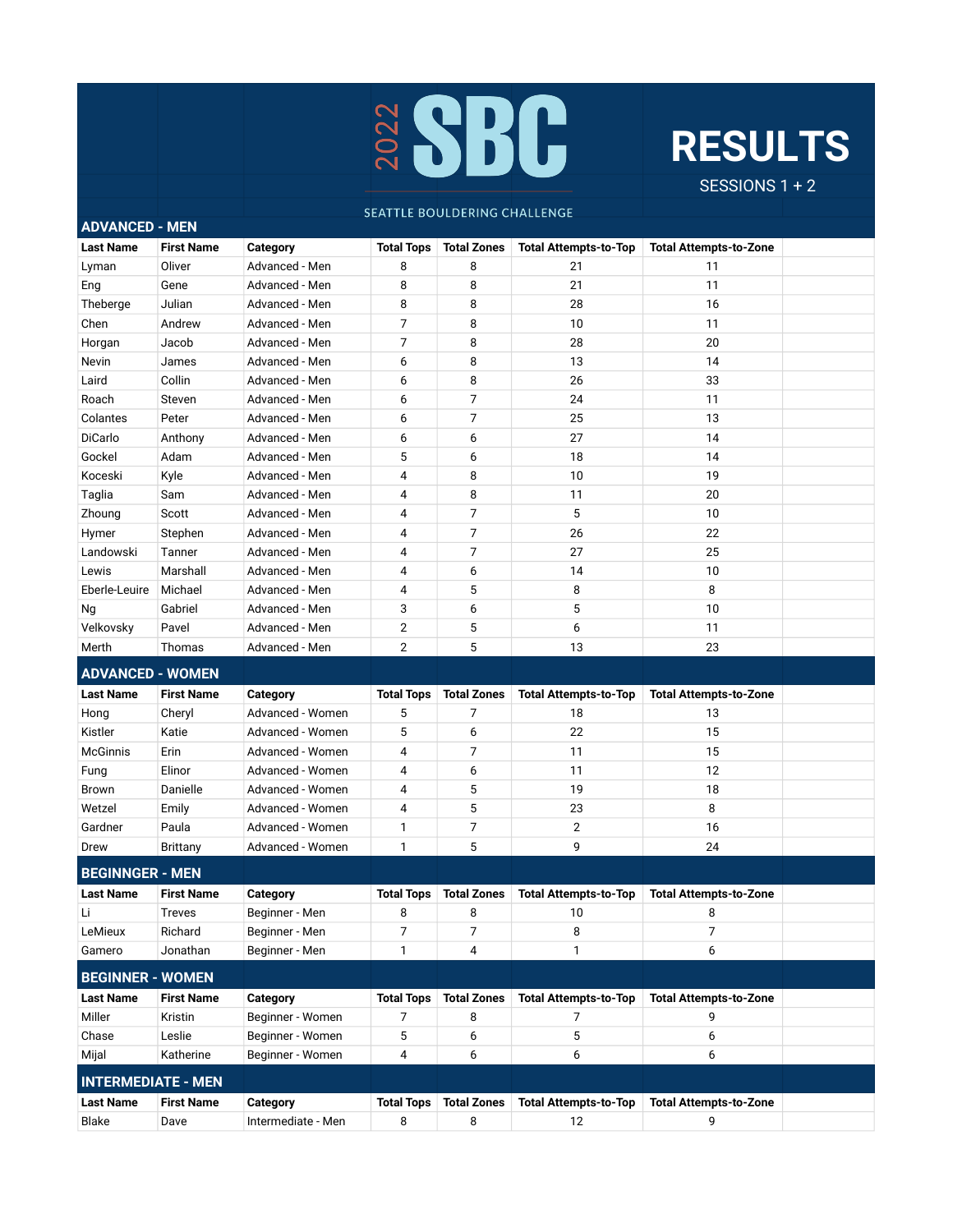| Menenberg           | Max                         | Intermediate - Men    | 8                 | 8              | 19                                  | 13                            |  |
|---------------------|-----------------------------|-----------------------|-------------------|----------------|-------------------------------------|-------------------------------|--|
| LeClair             | David                       | Intermediate - Men    | $\overline{7}$    | 8              | $\overline{7}$                      | 8                             |  |
| Derengowski         | Dez                         | Intermediate - Men    | 7                 | 8              | 10                                  | 8                             |  |
| Smerkous            | David                       | Intermediate - Men    | $\overline{7}$    | 8              | 10                                  | 9                             |  |
| Seppi               | Nathan                      | Intermediate - Men    | 7                 | 8              | 13                                  | 13                            |  |
| Dylan               | Park                        | Intermediate - Men    | 6                 | 8              | $\overline{7}$                      | 10                            |  |
| Siler               | Charles                     | Intermediate - Men    | 6                 | 8              | 11                                  | 14                            |  |
| Dugan               | Saul                        | Intermediate - Men    | 6                 | 8              | 14                                  | 13                            |  |
| Zhang               | Hongyue                     | Intermediate - Men    | 5                 | 8              | 6                                   | 10                            |  |
| Oldre               | Aaron                       | Intermediate - Men    | 5                 | 8              | $\overline{7}$                      | 15                            |  |
| Davis               | Spencer                     | Intermediate - Men    | 5                 | 8              | 9                                   | 12                            |  |
| Riley               | Nathan                      | Intermediate - Men    | 5                 | $\overline{7}$ | 8                                   | 9                             |  |
| Ulatowski           | Mike                        | Intermediate - Men    | 5                 | $\overline{7}$ | 9                                   | 11                            |  |
| Bassford            | Evan                        | Intermediate - Men    | 5                 | $\overline{7}$ | 11                                  | 12                            |  |
| Liou                | Wayne                       | Intermediate - Men    | 4                 | $\overline{7}$ | 6                                   | 15                            |  |
| Snyder              | John                        | Intermediate - Men    | 4                 | $\overline{7}$ | 9                                   | 23                            |  |
| Athow               | Nelson                      | Intermediate - Men    | 4                 | 6              | $\overline{7}$                      | 9                             |  |
| Elekes              | Michael                     | Intermediate - Men    | 3                 | $\overline{7}$ | 3                                   | 16                            |  |
| Vaughn              | Jonathan Tyler              | Intermediate - Men    | 3                 | $\overline{7}$ | 6                                   | 11                            |  |
| Handy               | <b>Brandon</b>              | Intermediate - Men    | 3                 | 6              | 4                                   | 10                            |  |
| Meyers              | Dalton                      | Intermediate - Men    | 3                 | 6              | 9                                   | 27                            |  |
| Whittington         | <b>Brian</b>                | Intermediate - Men    | 3                 | 5              | 3                                   | 5                             |  |
| Crozier             | Leto                        | Intermediate - Men    | 3                 | 5              | 3                                   | 6                             |  |
| Prabhu              | Anish                       | Intermediate - Men    | 3                 | 5              | 6                                   | $\overline{7}$                |  |
| Altaras             | Noam                        | Intermediate - Men    | 3                 | 5              | 13                                  | 14                            |  |
| Gardner             | Chris                       | Intermediate - Men    | 3                 | $\overline{4}$ | 3                                   | 4                             |  |
| Krukowski           | Eddie                       | Intermediate - Men    | 3                 | $\overline{4}$ | 6                                   | 5                             |  |
| <b>Shalev Merin</b> | Bar                         | Intermediate - Men    | 3                 | 4              | 10                                  | 10                            |  |
| Levy                | Alon                        | Intermediate - Men    | 3                 | 3              | 8                                   | 5                             |  |
| Sandursky           | Dylan                       | Intermediate - Men    | $\overline{2}$    | 3              | $\overline{2}$                      | 4                             |  |
| Mann                | Rajdeep                     | Intermediate - Men    | $\overline{2}$    | $\overline{2}$ | 19                                  | $\overline{2}$                |  |
| Ruiz                | Marcelino                   | Intermediate - Men    | 1                 | 3              | 1                                   | 3                             |  |
|                     | <b>INTERMEDIATE - WOMEN</b> |                       |                   |                |                                     |                               |  |
|                     |                             |                       |                   |                |                                     |                               |  |
| <b>Last Name</b>    | <b>First Name</b>           | <b>Category</b>       | <b>Total Tops</b> |                | Total Zones   Total Attempts-to-Top | <b>Total Attempts-to-Zone</b> |  |
| 1.3                 | $A = I - I -$               | International Mension | $\Omega$          | $\Omega$       | 77                                  | 7 <sub>A</sub>                |  |

| <b>Last Name</b> | <b>First Name</b> | Category             | <b>Total Tops</b> | <b>Total Zones</b> | <b>Total Attempts-to-Top</b> | <b>Total Attempts-to-Zone</b> |  |
|------------------|-------------------|----------------------|-------------------|--------------------|------------------------------|-------------------------------|--|
| Lim              | Adele             | Intermediate - Women | 8                 | 8                  | 17                           | 14                            |  |
| Isaza            | Laura             | Intermediate - Women | 7                 | 8                  | 17                           | 14                            |  |
| Dang             | Wendy             | Intermediate - Women | 6                 | 7                  | 11                           | 17                            |  |
| Taflin           | Helena            | Intermediate - Women | 6                 | 7                  | 12                           | 11                            |  |
| Zhoung           | Ling              | Intermediate - Women | 6                 | 7                  | 13                           | 13                            |  |
| Yamasaki         | Kim               | Intermediate - Women | 5                 | 7                  | 5                            | 13                            |  |
| Roach            | Katie             | Intermediate - Women | 5                 | 6                  |                              | 12                            |  |
| Lin              | Kelly             | Intermediate - Women | 5                 | 5                  | 10                           | 7                             |  |
| Kargol           | Abigail           | Intermediate - Women | 5                 | 5                  | 13                           | 11                            |  |
| Labuz            | Ellie             | Intermediate - Women | 3                 | 5                  | 6                            | 8                             |  |
| Mata-Diaz        | <b>Brenda</b>     | Intermediate - Women | $\overline{2}$    | 4                  | 3                            | 5                             |  |
| Stout            | Rebecca           | Intermediate - Women | $\overline{2}$    | 4                  | 3                            | 7                             |  |
| Hinz             | Gabrielle         | Intermediate - Women | 2                 | 3                  | 6                            | 5                             |  |
| Schaefer         | Caitlin           | Intermediate - Women | 1                 | 3                  |                              | 3                             |  |
| Wu               | You               | Intermediate - Women | 1                 | $\overline{2}$     | 2                            | 3                             |  |
| <b>MASTERS</b>   |                   |                      |                   |                    |                              |                               |  |
| <b>Last Name</b> | <b>First Name</b> | Category             | <b>Total Tops</b> | <b>Total Zones</b> | <b>Total Attempts-to-Top</b> | <b>Total Attempts-to-Zone</b> |  |
| Shank            | Aldan             | <b>Masters</b>       | 8                 | 8                  | 15                           | 13                            |  |
| Lyman            | John              | <b>Masters</b>       | 8                 | 8                  | 23                           | 14                            |  |
| Morrison         | Michael           | <b>Masters</b>       | $\overline{7}$    | 7                  | 20                           | 10                            |  |